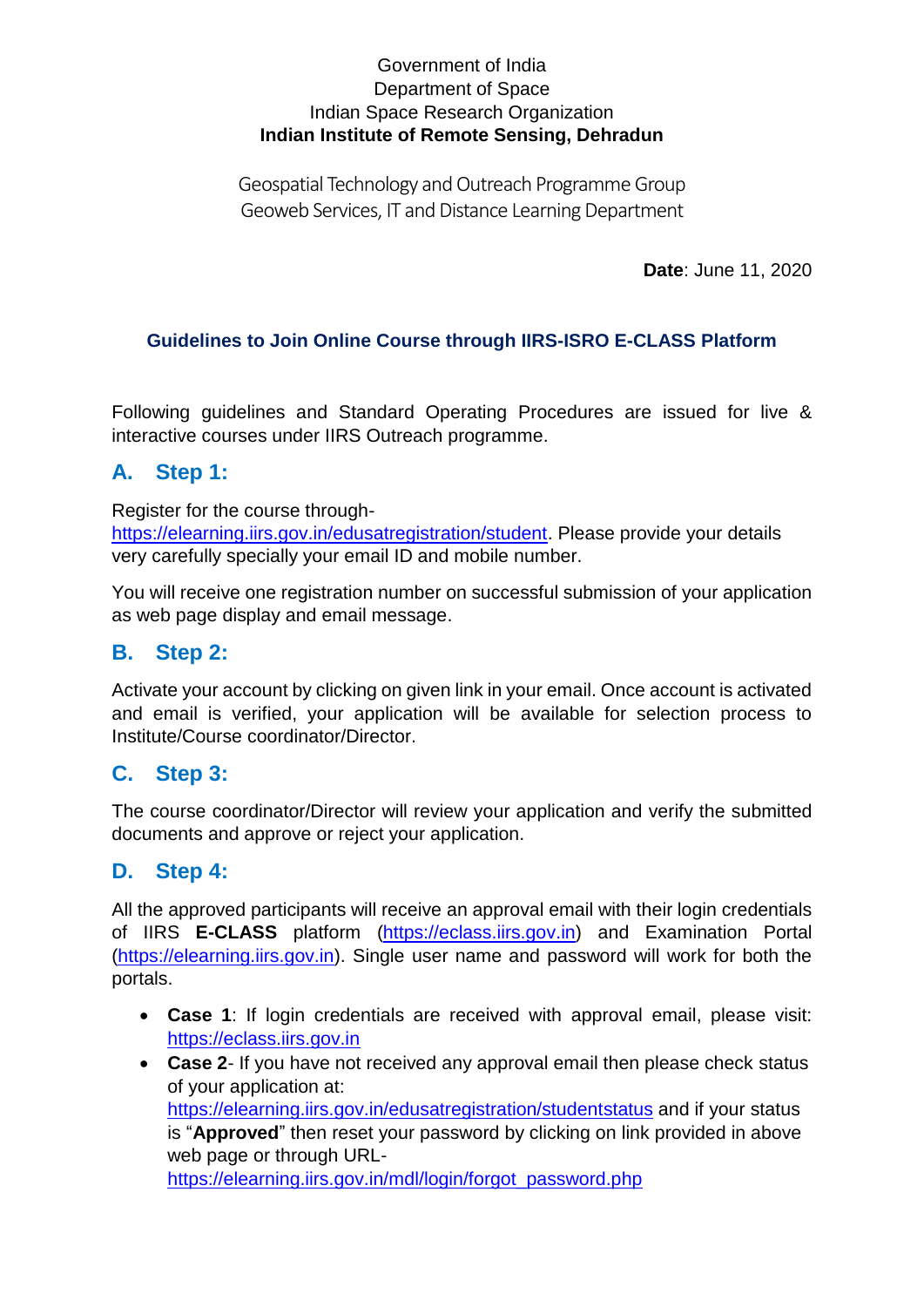- **Case 3** If you have already participated in any earlier online course of IIRS-ISRO then your old login credentials will be valid for this course also. No new login credentials will be provided. However you can reset your password by clicking on "Forgot Password?" available in E-CLASS portal.
- **Case 4** If status of your application is "Not Approved" then you are considered as L**earner**. Please watch live sessions through: <https://www.youtube.com/user/edusat2004>

# **E. Step 5:**

All the approved participants has to login at IIRS **E-CLASS platform[https://eclass.iirs.gov.in](https://eclass.iirs.gov.in/)** with his/her credentials during live sessions. For course schedule and contents please visit- <https://www.iirs.gov.in/EDUSAT-News> . The daily course schedule will be available in E-CLASS also.

## **F. Step 6 - Course Delivery**

#### **I. Procedure of Attendance Recording:**

- The E-CLASS platform will automatically record the attendance of a participant based on his/her login during the session and presence during the session.
- Typically, the attendance is marked as present after 50% duration of total session time. For example, if total duration of a session is 60 minutes then the attendance will be marked as "Present" after 30 minutes of active login.
- If due to some technical problem or other reason participant is unable to continue the session then he/she has to watch the same session through "**Offline**" mode available under E-CLASS login. The time for offline session will be recorded/updated accordingly.
- The coordinators of networked Institutions are also allowed to upload the attendance of an individual participant through their E-CLASS CMS login. If by any reason attendance of a participant is not being recorded/updated in E-CLASS then he/she can ask his/her Coordinator to upload their attendance for particular course.

#### **II. Study Materials:**

- All the study material such as presentation contents, suggested links and recorded video sessions will be available under E-CLASS login.
- Interactive e-learning/MOOC contents will be available under IIRS e-learning portal- [https://elearning.iirs.gov.in](https://elearning.iirs.gov.in/) where participant has to login by using same login credentials of E-CLASS. Note: Please click on "Participant Login" button before proceeding further in e-learning portal.

#### **III. Status of Attendance:**

 Status of course-wise attendance will be available under E-CLASS login with eligibility for examination.

#### **IV. Feedback of the course:**

 All the participants have to submit feedback of individual course through E-CLASS. After successful login to E-CLASS the feedback link will be available for each course.